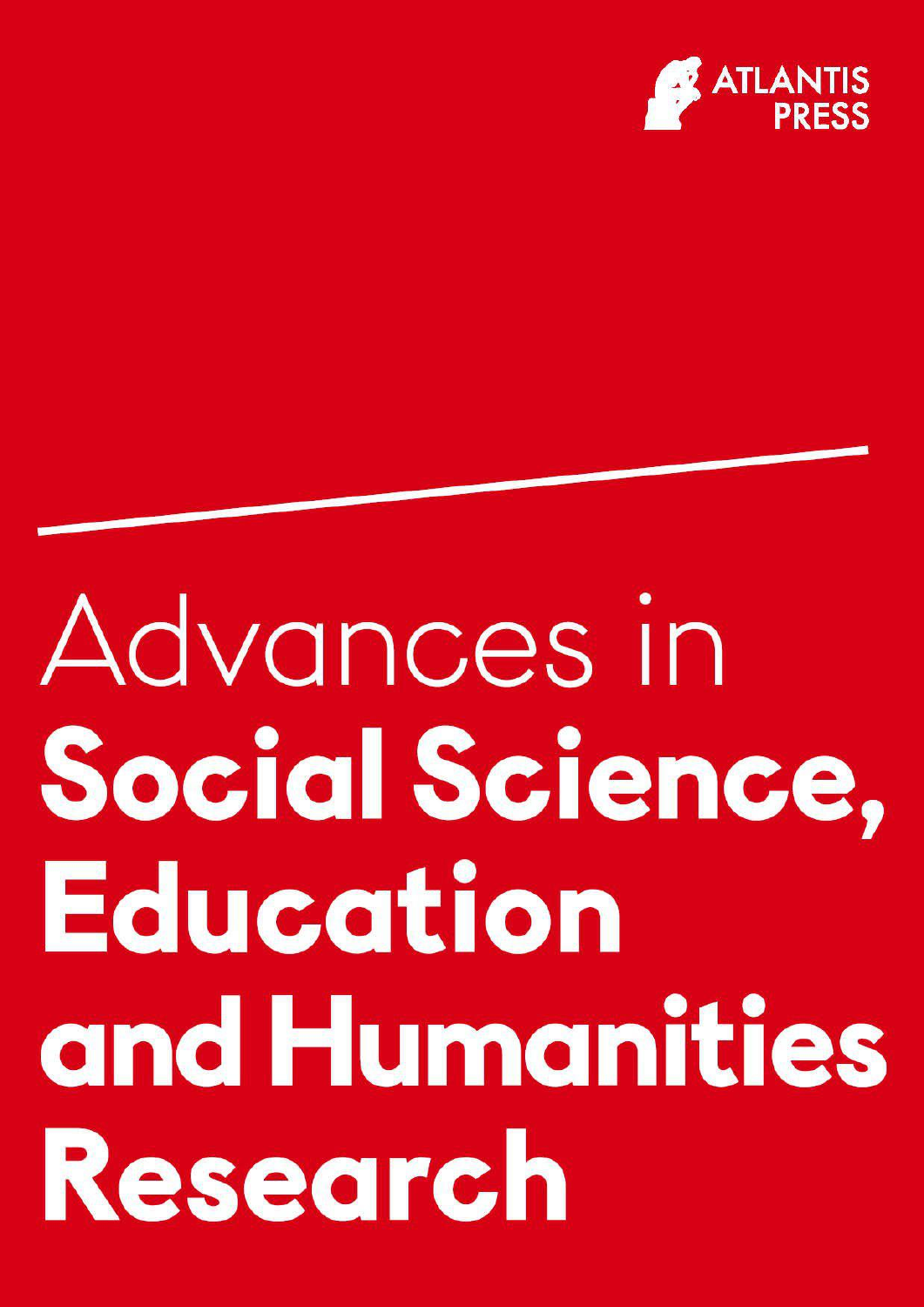## Table Of Content

#### [Sustainable City Landscape Asset Management: Case Study in Magelang City](https://www.atlantis-press.com/proceedings/icas-19/125916441) Yetty Setiyaningsih, Retno Widodo Dwi Pramono

The city is a composition between natural landscape elements of origin and manmade landscape elements as a consequence of the way humans adapt the environment to meet their life needs. The town of Magelang is an attractive landscaping city with Mount Tidar as the landmark and slogan of the Million Flower...

[The Action of Public Law by Agency or Officer State Administration that Violates the Law: State](https://www.atlantis-press.com/proceedings/icas-19/125916443)  [administrative law perspective](https://www.atlantis-press.com/proceedings/icas-19/125916443) Enny Agustina

Agency or Officer in the state administration has broad authority in conducting the affairs of government (executive). With this broad authority tend to abuse that caused harm and injustice in the society, therefore there must be other institutions that control it. Based on the theory of triad politics...

#### **[The Impact of Public Service Quality on Holidays towards Visitors's Satisfaction](https://www.atlantis-press.com/proceedings/icas-19/125916451)**

**Erna Ruatiana, Ikeu Kania, Abdullah Ramdhani, Hedi Cupiadi**

**Public service is a responsibility and the existence of bureaucratic transformation by the government must be public satisfaction oriented. The public perception shows that the public services quality by the government has not yet been optimized. This research aims to identify the effect of public holiday...**

[Innovation in the Education of Orphanage Children: Case Study at the Family Love Orphanage and](https://www.atlantis-press.com/proceedings/icas-19/125916452)  [Entrepreneurship Based School Prima Unggul Foundation](https://www.atlantis-press.com/proceedings/icas-19/125916452)

Esmi Tsalsa Sofiawati, Fransiskus Sawan, Muhamad Thoif, Nurhattati Fuad, Suryadi Suryadi

Innovation is the way organizations respond to each change appropriately so that the organization still exists and continues to develop to realize its vision. This study aims to describe educational innovations carried out at the Prima Unggul Foundation. The method used is a qualitative method with a...

[Quality Accounting Information Systems with 3 Important Factors in BUMN Bandung Indonesia](https://www.atlantis-press.com/proceedings/icas-19/125916454) Nur Zeina Maya Sari, Nunuy Nur Afifah, Azhar Susanto, Memed Sueb

Accounting Information Quality is characteristic with quality that is accurate, relevant, timeline and complete which need by user for valuable decision making in organization. Business Strategy competitive, Role of Map Business process and Departemenlisasi Organizational Structure company vital importance...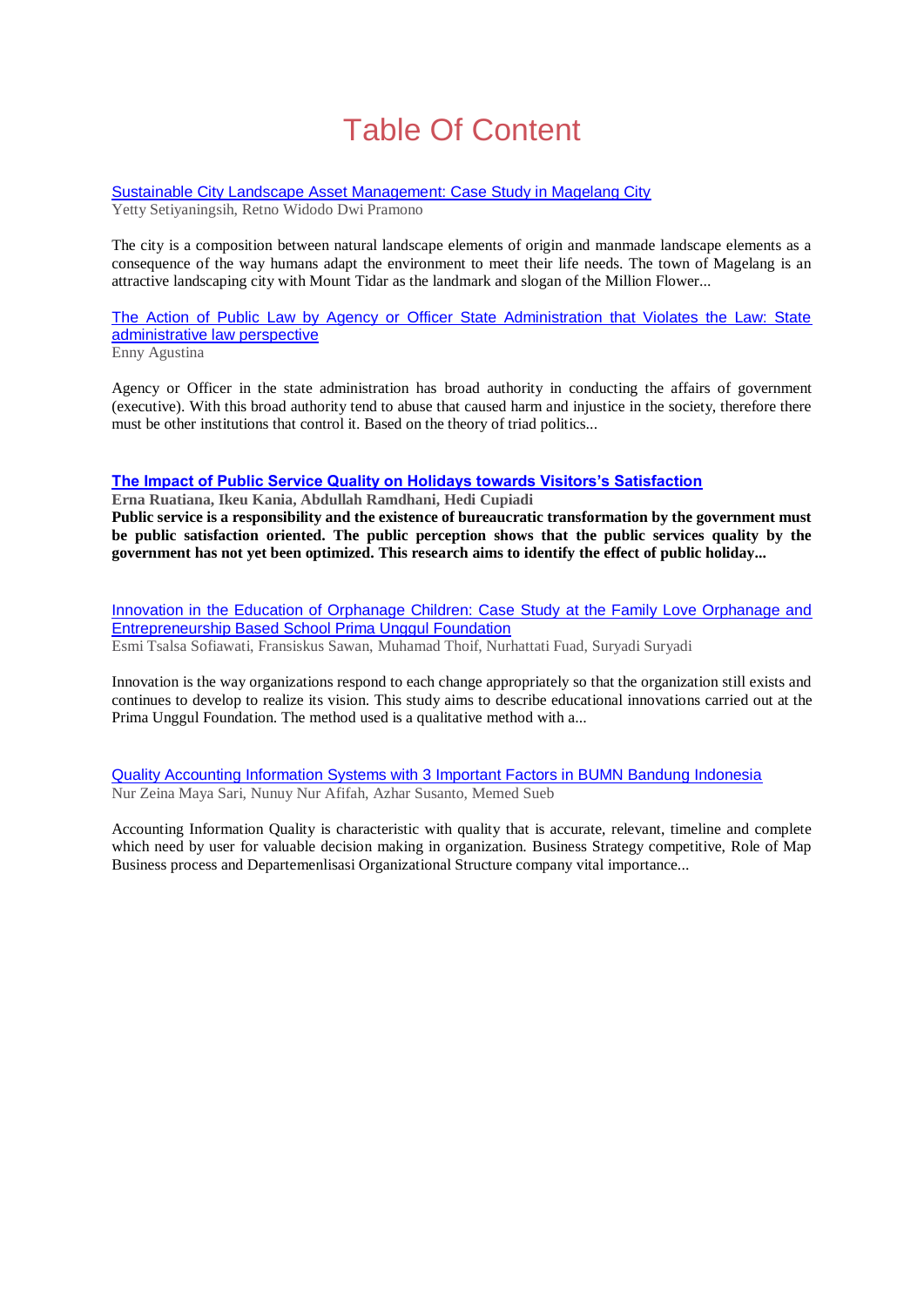## **Chairman of 1st ICAS Conference**

Muhammad Nur Afandi, S.Pd.,MT.

### **Conference Review Committee**

- Henry H Loupias, M.Sn (Chair Journal Consultant, Universitas Pasundan)
- Assistant Professor Yanki Hartijasti (Universitas Indonesia)
- Associate Professor Evan Lau (Managing Editor IJBS, Universiti Malaysia Sarawak)
- Professor Su Dinh Thanh (Managing Editor JABES)
- Nguyen Phuc Canh, Ph.D (Deputy Editor-in- Chief JABES)
- Nhung Thi Hong Vu, MScBA, Ph.D (Vietnamese-German University)
- Associate Professor Avinash Pawar (Rajeev Gandhi Business School)
- Dr. Ade Gafar Abdullah (Universitas Pendidikan Indonesia)
- · Iwan Kustiawan, Ph.D. (Universitas Pendidikan Indonesia)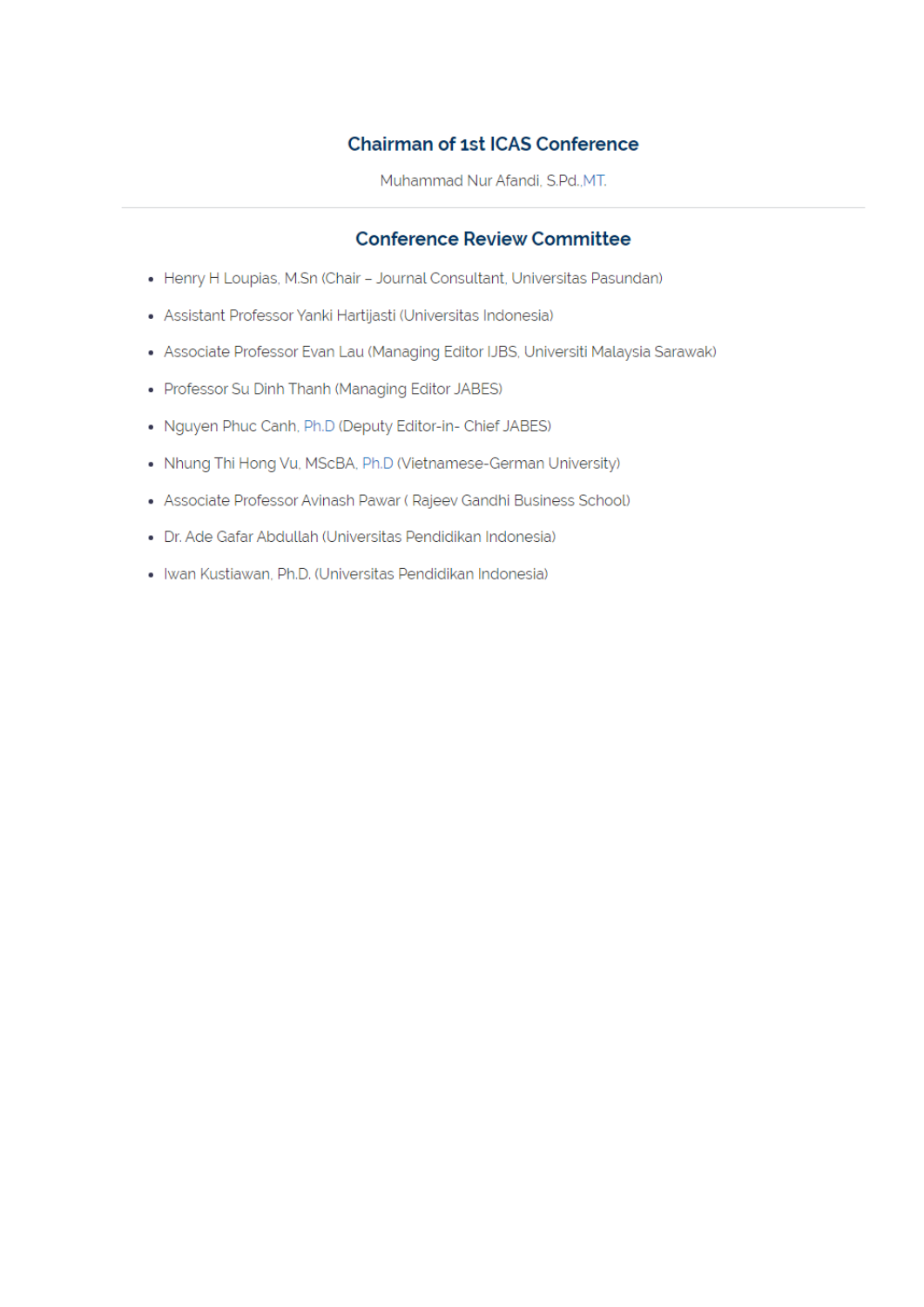

1st International Conference on Administration Science (ICAS 2019)

# The Impact of Public Service Quality on Holidays towards Visitors's Satisfaction

Erna Ruatiana, Ikeu Kania, Abdullah Ramdhani Faculty of Social and Political Sciences Universitas Garut Garut, Indonesia [erna.rustiana@gmail.com,](mailto:erna.rustiana@gmail.com) [ikeukania@fisip.uniga.ac.id,](mailto:ikeukania@fisip.uniga.ac.id) aramdhani@fisip.uniga.ac.id

*Abstract***—Public service is a responsibility and the existence of bureaucratic transformation by the government must be public satisfaction oriented. The public perception shows that the public services quality by the government has not yet been optimized. This research aims to identify the effect of public holiday services quality and working spirit employees on public satisfaction in Garut Regency. This research uses descriptive and associative methods. The technique of collecting data uses questionnaire surveys and interviews. Participants involved were people who felt public services as many as 385 people. The data analysis technique uses PLS-SEM with reflective model, testing convergent validity based on loading factor and average variance extracted (AVE), testing discriminant validity based on reliability composite values and Cronbach alpha, testing the predictive ability of models with Stone Geisser test and the significance of the influence between constructs of latent variables based on Total Effects values. The results showed that public holiday service quality has a significant effect on public satisfaction while working spirit employees have no significant effect on public satisfaction. The results found that working spirit employees were needed to improve in the public service process.** 

#### *Keywords—service quality; public holidays service; the spirit of employee work; public satisfaction*

#### I. INTRODUCTION

Employees are the main source of the organization that cannot be replaced by other sources because no matter how good an organization is, the complete facilities and infrastructure will not be beneficial without employees managing, using and maintaining it. The success of agencies in achieving goals is one reflection of an effective organization. An employee is required to always work with high enthusiasm so that in providing services to the community does not seem slow and lazy. In addition, employees must always strive to improve the quality of service to the community because service quality is an important variable in the implementation of public services.

In line with the development program that focuses on 3 (three) main pillars, namely the increase of the Human Development Index (HDI), commitment to increase the Community Satisfaction Index (IKM), and administering the Government with Fair No Exception (WTP) criteria, it is only natural that all devices region (SKPD/OPD) can align all Hedi Cupiadi\*

Faculty of Economic Universitas Garut Garut, Indonesia \*hedi.cupiadi@uniga.ac.id

programs and activities in each SKPD. To make this happen, Tarogong Kaler Sub-district seeks to implement it in accordance with its main task area, namely in the context of organizing general governance by improving services to the community. On the other hand, at the level of reality, there are indeed unmet needs from the wishes of the people that are often conveyed in some momentum of activities. This need is the hope of Tarogong Kaler Sub-district to be able to provide quality services and not only be limited by normative working hours.

So that the logic and thinking underlying the emergence of innovation in organizing Public Holidays (LAPHALI) in the Government of Tarogong Kaler District departs from the condition of many people who complain about having difficulties in managing population documents such as KTP and KK and also recommendations or legalization of urgent documents to be resolved on working days due to limited opportunities and time due to working outside the city of Garut and only having free time on holidays. In addition, the implementation of LAPHALI is intended to provide opportunities for students and students who have limited time to take care of documents in order to continue their education or apply for jobs and other needs because in working days they are in the learning process.

The aim of the creation of the LAPHALI implementation innovation is to provide wider opportunities for the public to obtain public services and not be limited to working days only. In addition, it can bring the functions of service closer to the community, improve the quality of services and improve the community satisfaction index. LAPHALI is held on regular holidays (Saturdays and Sundays) and national holidays except for holidays. The implementation of LAPHALI which is carried out outside working days has an impact on overtime work and requires special overtime wages. Therefore, officers appointed to carry out overtime work receive compensation in the form of food and overtime wages in accordance with applicable regulations. The provision of compensation in the form of wages is intended so that employee morale can be maintained even though they have to provide services on holidays. The implementation of LAPHALI for the current year is supported by the District Expenditure Budget in 2016,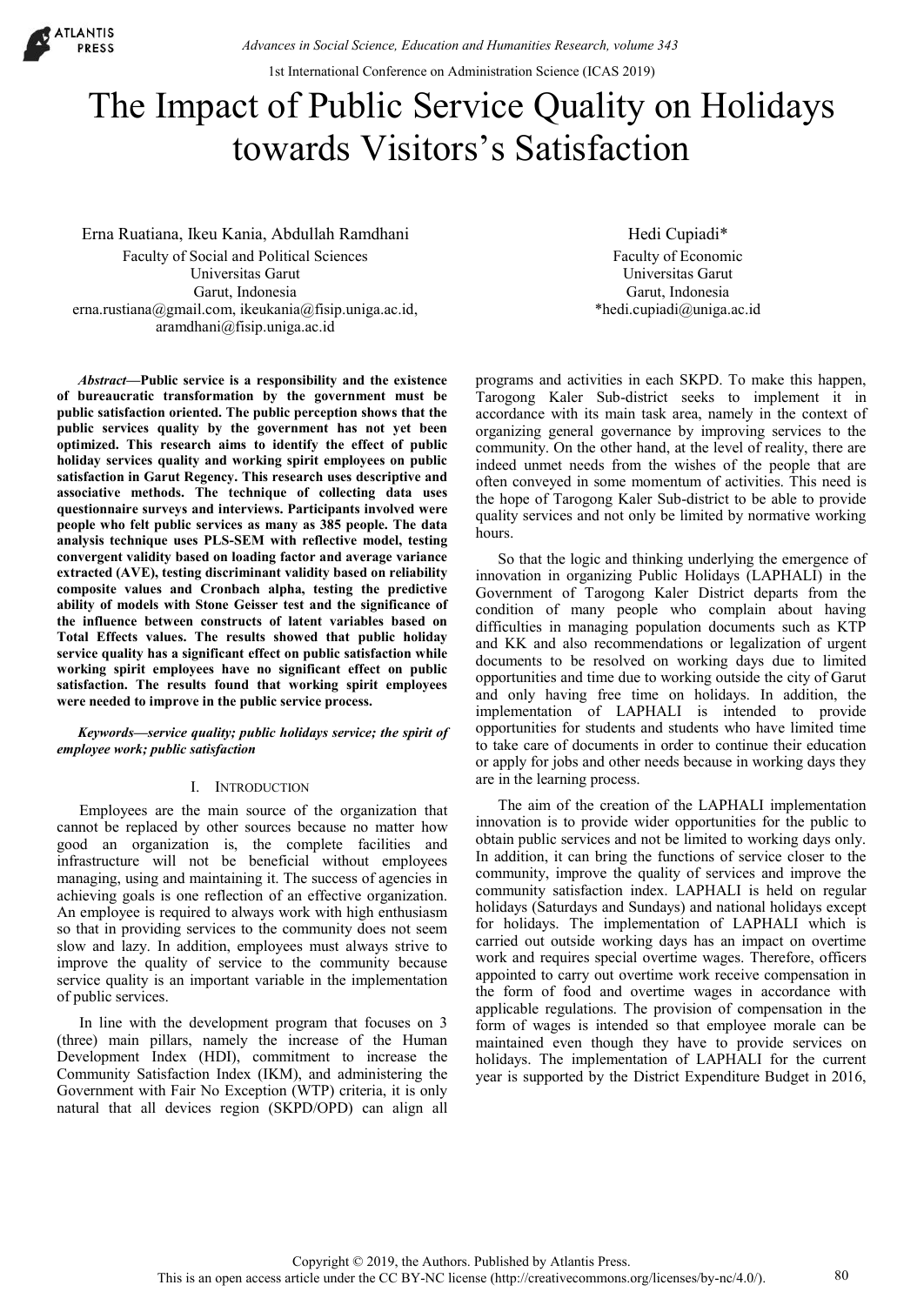but for 2017 and 2018 the implementation of LAPHALI will be included as one of the Kecamatan activity programs.

Some of the legal bases underlying the creation of this LAPHALI Implementation innovation include Law Number 24 of 2013 concerning Population Administration, Minister of Home Affairs Regulation Number 4 of 2010 concerning Integrated District Administrative Services Guidelines (PATENT), Republic of Indonesia Presidential Regulation Number 76 of 2013 concerning Public Service Complaint Management, Ministerial Regulation Number 30 of 2014 concerning Guidelines for Public Service Innovation, Minister of Home Affairs Decree Number 138-270 of 2010 concerning Technical Guidelines for Integrated District Administrative Services (PATEN), and Perbup Number 102 of 2014 concerning Delegation of Partial Authority to District Heads .

In the beginning, the LAPHALI Implementation activities used the overtime activity budget in the Budget Implementation Document (DPA) and the proposed budget changes were then proposed to be separate activities in the Budget Activity Plan. In the budgeting of LAPHALI Organizing activities, there are 2 (two) aspects, namely the budget for employee honorarium and the budget for goods and services. Included in the employee honorarium budget are for operator honorariums and overtime pay honorariums, while the ones included in the goods and services budget are the costs of supporting LAPHALI's organizing activities, such as socialization and pamphlet printing. However, in 2017, LAPHALI experienced problems in budgeting. This is based on the appeal of the Government of Garut Regency in the Regional Revenue and Expenditure Budget (RAPBD) of Garut Regency in 2017 that for all forms of operations relating to employee honorarium in this case is the operator's honorarium and overtime honorarium must be removed, because it has been put into in the ASN Performance Allowance (State Civil Apparatus).

Through observation, the phenomenon found in the LAPHALI implementation activities is about budget support for its implementation. Even so, Tarogong Kaler District still carries out LAPHALI with a system change, which initially employees are given overtime wages to become a voluntary system and are committed to the loyalty of their employees to realize community / public satisfaction, especially in Tarogong Kaler District.

#### II. LITERATURE REVIEW

#### *A. Service Quality*

In the Great Indonesian Language Dictionary, quality is the level of good or bad or the degree or degree of something that is widely used in relation to techniques and concepts to improve the quality of products or services produced.

According to Kotler service is any action or activity that can be offered by a party to another party, which is basically intangible and does not result in any ownership [1]. In general, high-level services will also produce high satisfaction.

According to Supranto in Chairudin, Setyowati, and Suharto, service quality is a result that must be achieved and carried out with action [2]. But these actions are intangible and easily lost, but can be felt and remembered. The impact is that consumers can be more active in the process of consuming products and services of a company.

Service quality can be interpreted as the level of customer satisfaction. While the level of customer satisfaction itself can be obtained from a comparison of the types of services expected by consumers with the type of service that is actually received by consumers. The type of quality of service that is good is the type of service that is satisfying and in accordance with the services expected by consumers. But if the service can exceed consumer expectations, then the type of service quality can be categorized as very high quality or very satisfying service. While the type of poor quality is the type of service that is far below the standard or not in accordance with the services expected by consumers.

As a sub-theory of service quality, one of which is excellent service. Excellent service is a translation of the term "excellent service" which literally means the best service or very good. It is called very good or the best because it is in accordance with the service standards that are valid or owned by service providers. The public sector service behavior agenda states that excellent service is:

- The best service from the government to customers or service users.
- Excellent service is there if there is a service standard.
- Customers are communities in the broadest sense, external and internal societies.

Excellent service also means service provided by the government to the community with various dimensions, standards, processes, and implementation so that the community feels satisfied with the service. The keyword in excellent service is "respect", which is adding something that cannot be valued with money, namely sincerity, integrity, and loyalty from the service provider itself.

In the end, excellent service can make a real contribution to efforts to increase community satisfaction, both privately, group and regionally. Of all that has been described, then excellent service is a good start in the effort to empower the community as the object being served.

#### *B. Motivation and Work Spirit*

Motivation comes from the Latin word "movere" which means encouragement or driving force. This motivation is only given to humans, especially to subordinates or followers. Motivation questions on how to encourage subordinate work passion so that they want to work hard by giving all their abilities and skills to realize organizational goals.

There are many meanings given by experts about motivation. Among them is Robert Heller in Manik and Sidharta who states that motivation is the desire to act [3]. Everyone can be motivated by several different strengths. At work, leaders need to influence subordinates to align their motivations with organizational needs.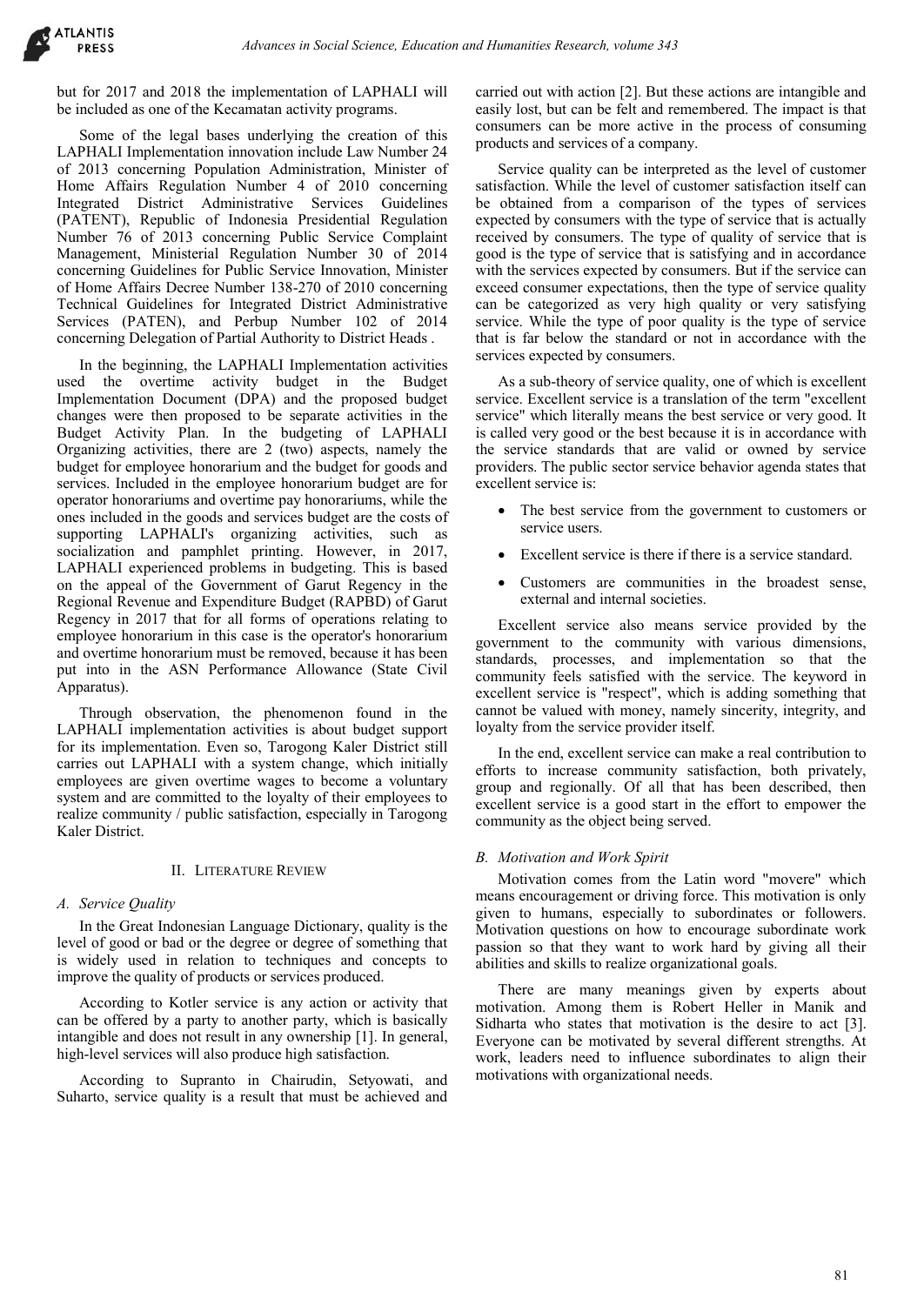The opinions of experts who provide definitions regarding motivation, among others, according to Colquitt, et. al in Joharis, motivation is a set of energetic forces that begin both from within and outside the worker, starting from work related to work, and considering direction, intensity, and determination [4]. Motivation is also a critical consideration because effective performance often requires both high ability and motivation.

Work motivation is the result of a collection of internal and external forces that cause workers to choose the path of acting according to certain behaviors. Ideally, this behavior will be directed towards achieving organizational goals [5]. Meanwhile, Newstrom argues that as a motivational indicator are:

- Engagement. Engagement is the promise of employees to show the level of enthusiasm, initiative, and effort to continue.
- Commitment. Commitment is a level at which employees bind with organizations and show the actions of organizational citizenship.
- Satisfaction. Satisfaction is a reflection of fulfilling psychological contracts and meeting expectations in the workplace.
- Turnover. Turnover is a loss of valued employees.

According to McShane and Van Glinow in Manik and Sidharta, the definition of motivation is as a force in people who influence direction, intensity, and persistence voluntary behavior [3]. Employees who are motivated want to use a certain level of effort (intensity), for a certain amount of time (persistence), to a particular goal (direction). Motivation is one of the four important drivers of individual behavior and performance.

From the opinions above, it can be concluded that motivation is an impulse to act on a series of processes of human behavior by considering the direction, intensity, and perseverance in achieving goals. While the elements contained in motivation include elements of arousing, directing, maintaining, showing intensity, being continuous, and having goals.

When talking about motivation, it will certainly be very related to employee morale. Both of these are interrelated because the success of an organization is determined, among others, by employees who have high morale in the organization. In connection with this, it is an obligation for each leader to encourage each of his subordinates to be passionate about work.

The spirit of work is the attitude and behavior of employees in the organization that runs in accordance with the goals of the organization so that employees in carrying out work are more appropriate, efficient and can achieve maximum results. To get better productivity, organizational leaders need to foster the morale of their employees. The spirit of work can be realized from the continuous motivation given by leaders to their subordinates. It aims to improve the quality of service and also the level of satisfaction of the people served.

#### *C. Public Satisfaction*

The word satisfaction comes from the Latin "satis" which means quite good or adequate, and "facto" which means to do or make. Satisfaction can be interpreted as an effort to fulfill something or make something sufficient. While according to Kotler customer satisfaction (in this case is the public) is a feeling of pleasure or disappointment someone who appears after comparing the performance (results) of products that are thought of the performance (results) expected [1]. If the performance is below expectations, the customer is not satisfied, and vice versa if the performance exceeds expectations, the customer is very satisfied or happy.

Public satisfaction is a very important factor in determining the success of an organization because people are consumers of the products they produce. Public satisfaction can only be achieved by providing quality services to the public. Good service is often assessed by the public as consumers directly from employees as people who serve or also referred to as service producers. Therefore an effort is needed to improve the quality of the service system provided in order to fulfill the desires and increase public satisfaction. So the quality of service is an important thing that must be considered by the organization in order to achieve public satisfaction.

To find out the level of public satisfaction can be measured and seen through the Public Satisfaction Index (IKM). The Public Satisfaction Index is data and information about the level of public satisfaction obtained from the results of quantitative and qualitative measurements of people's opinions and judgments in obtaining a service from the apparatus administering public services by comparing expectations and needs.

#### III. METHODOLOGY

The research was conducted using a survey approach. The survey was conducted on 385 people who used Public Holidays Services in the Tarogong Kaler District Office. To ensure the reliability of the instrument, it is tested beforehand for 30 users of Public Holidays Services. Data analysis using Partial Least Square (PLS).

Before testing the hypothesis, first, do the linearity assumption test. The results show that the correlation between variables in the structural model is linear. Therefore the linearity assumption in the PLS analysis is fulfilled and the data used in this study meet the linearity requirements. Thus, further analysis can be carried out.

TABLE I. LINEARITY TESTING

| <b>Correlation among Variables</b>                                    | <b>Linearity Testing</b> |         |       |               |
|-----------------------------------------------------------------------|--------------------------|---------|-------|---------------|
|                                                                       | R <sub>2</sub>           |         | Sig.  | <b>Result</b> |
| Quality of Public Holidays Services<br>(X1)                           | 0.858                    | 650.889 | 0.000 | Linear        |
| $\rightarrow$ Public Satisfaction (Y)                                 |                          |         |       |               |
| Spirit of Employee Work (X2)<br>$\rightarrow$ Public Satisfaction (Y) | 0.882                    | 809.115 | 0.000 | Linear        |

Source: Data Processed (2018)

The results of hypothesis testing and path coefficient values are presented in Table 2 as follows: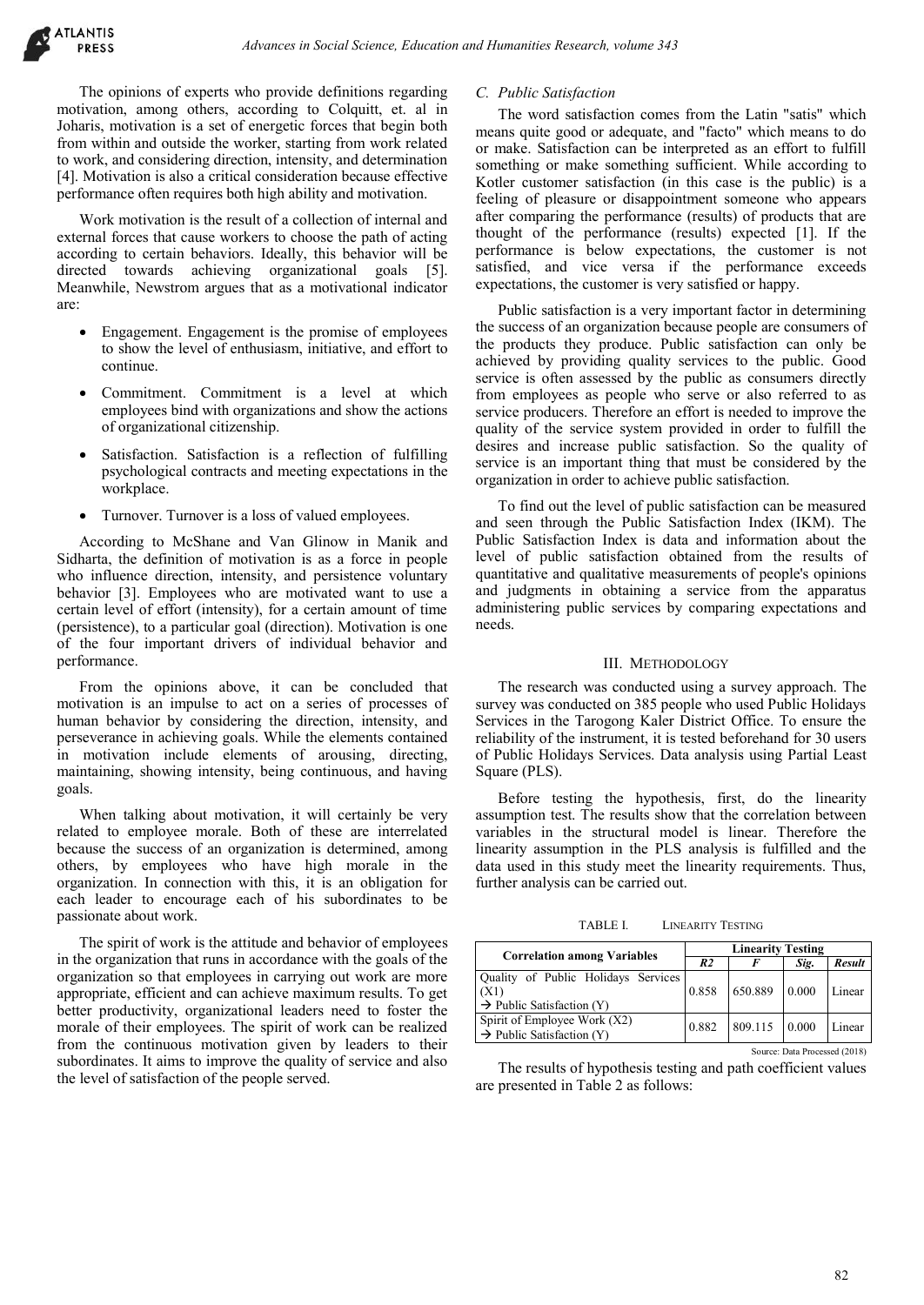

TABLE II. PATH COEFFICIENT OF DIRECT EFFECT AND HYPOTHESES **TESTING** 

| <b>Hypotheses</b> | Correlation<br>among<br><b>Variables</b> | Path<br>Coefficient | t-Statistic | t-Table | Result    |
|-------------------|------------------------------------------|---------------------|-------------|---------|-----------|
| H1                | 0.858                                    | 0.916               | 23.621      | . 65    | Sig       |
| H <sub>2</sub>    | 0.882                                    | 0.065               | 0.559       | . .65   | <b>TS</b> |

Source: Data Processed (2018)

Based on the results in Table 2, the research hypothesis can be explained as follows:

*H1. The Quality of Public Holidays Services has a significant effect on Public Satisfaction at Tarogong Kaler District.* 

The results of testing the effect of the quality of public services holidays on public satisfaction can be proven through the path coefficient value of 0.916 with the value of the critical point (t-statistic) is 23.621> 1.65. The results of hypothesis testing prove that the better the quality of public service holidays, the more public satisfaction increases at the Tarogong Kaler District Office.

#### *H2. The Spirit of Employee Work did not significantly influence Public Satisfaction in the Tarogong Kaler District.*

The results of testing the effect of the spirit of employee work on public satisfaction can be proven through the path coefficient value of 0.065 with a critical point value (t-statistic) is 0.559 <1.65. The results of hypothesis testing prove that good the spirit of employee work is not followed by an increase in public satisfaction at the Tarogong Kaler District Office.

The aim of assessing the correlation between the estimated loading value and mean value is to identify and determine the importance of each indicator in reflecting variables or latent constructs. The estimated loading value and the mean value of the indicators of each variable in this study are presented in Table 3 below:

TABLE III. ESTIMATED VALUE EXPLANATION LOADING RELATIONS WITH MEAN

|                                                 |                                 | Loading        | Mean |      |
|-------------------------------------------------|---------------------------------|----------------|------|------|
| <b>Variables</b>                                | <b>Indicators</b>               | <b>Factors</b> | Ind. | Var. |
| Quality of Public<br>Service Holidays<br>(X1)   | Accountability                  | 0.836          |      | 3.95 |
|                                                 | Responsiveness                  | 0.899          |      |      |
|                                                 | Orientation to services         | 0.857          |      |      |
|                                                 | Efficiency                      | 0.842          |      |      |
| of<br>Spirit<br>The<br>Work<br>Employee<br>(X2) | Engagement                      | 0.817          |      | 3.22 |
|                                                 | Commitment                      | 0.895          |      |      |
|                                                 | Satisfaction                    | 0.748          |      |      |
|                                                 | Turnover                        | 0.757          |      |      |
| Public Satisfaction<br>(Y)                      | Public Appreciates (respect)    | 0.937          |      | 4.23 |
|                                                 | to officers                     |                |      |      |
|                                                 | feel satisfied<br>People<br>and | 0.795          |      |      |
|                                                 | make them follow the rules      |                |      |      |

Table 3. Cont.

| People feel satisfied and<br>make them proud of the $0.848$<br>officer's work |  |
|-------------------------------------------------------------------------------|--|
| People feel satisfied and<br>make them increase their 0.926<br>initiative     |  |
| People feel satisfied and $0.762$<br>make them avoid conflict                 |  |

Source: Data Processed (2018)

Table 3 shows that the strongest indicator that reflects the public service quality variable of the holiday is responsiveness with a loading factor value of 0.899 and in practice runs well Then, based on the value of loading factors, the strongest indicator of employee morale is the commitment of employees at 0.895 whose practice is considered quite good

Respondents' assessment of the variable public satisfaction indicates that the majority of respondents consider that public appreciation (respect) to employees is the strongest indicator characterized by a high value of loading factor of 0.937. This reflects public satisfaction with the commitment of employees in carrying out services.

#### IV. RESULT AND DISCUSSION

#### *A. The Effect of the Quality of Public Service Holidays on Public Satisfaction at Tarogong Kaler District*

The results showed that the quality of public service holidays directly gives a significant effect on public satisfaction at Tarogong Kaler District. This is quite reasonable because the quality of public service holidays is perceived as good in implementation particularly in the area of accountability, responsiveness, orientation to service and efficiency indicators.

Descriptively, accountability has not been optimal in reflecting the quality of public services. However, in reality, it is considered as the best in its implementation. Responsiveness is considered very strong in reflecting the quality of public services and is considered good in its implementation. Then, an orientation toward service is also viewed as a high value in reflecting the quality of public services and it has been well implemented. Efficiency has high value in reflecting the quality of public services, however, it is still not optimal in practice. Based on these findings, the researcher can suggest that in order to optimize the efficiency indicator the Tarogong Kaler District office needs to provide a quick respond public services at a reasonable cost, the straightforward bureaucracy, the clear completion time, and also to make sure a free illegal levies service.

The implications of this public services quality can improve public satisfaction which is reflected through some indicators namely; people appreciate (respect) to officers, people feel satisfied and make them follow the rules, people feel satisfied and make them proud of the officers work, people feel satisfied and make them increase their initiative, people feel satisfied and make them avoid conflict.

People appreciate (respect) to officers is seen strong in reflecting public satisfaction and is also the best in its